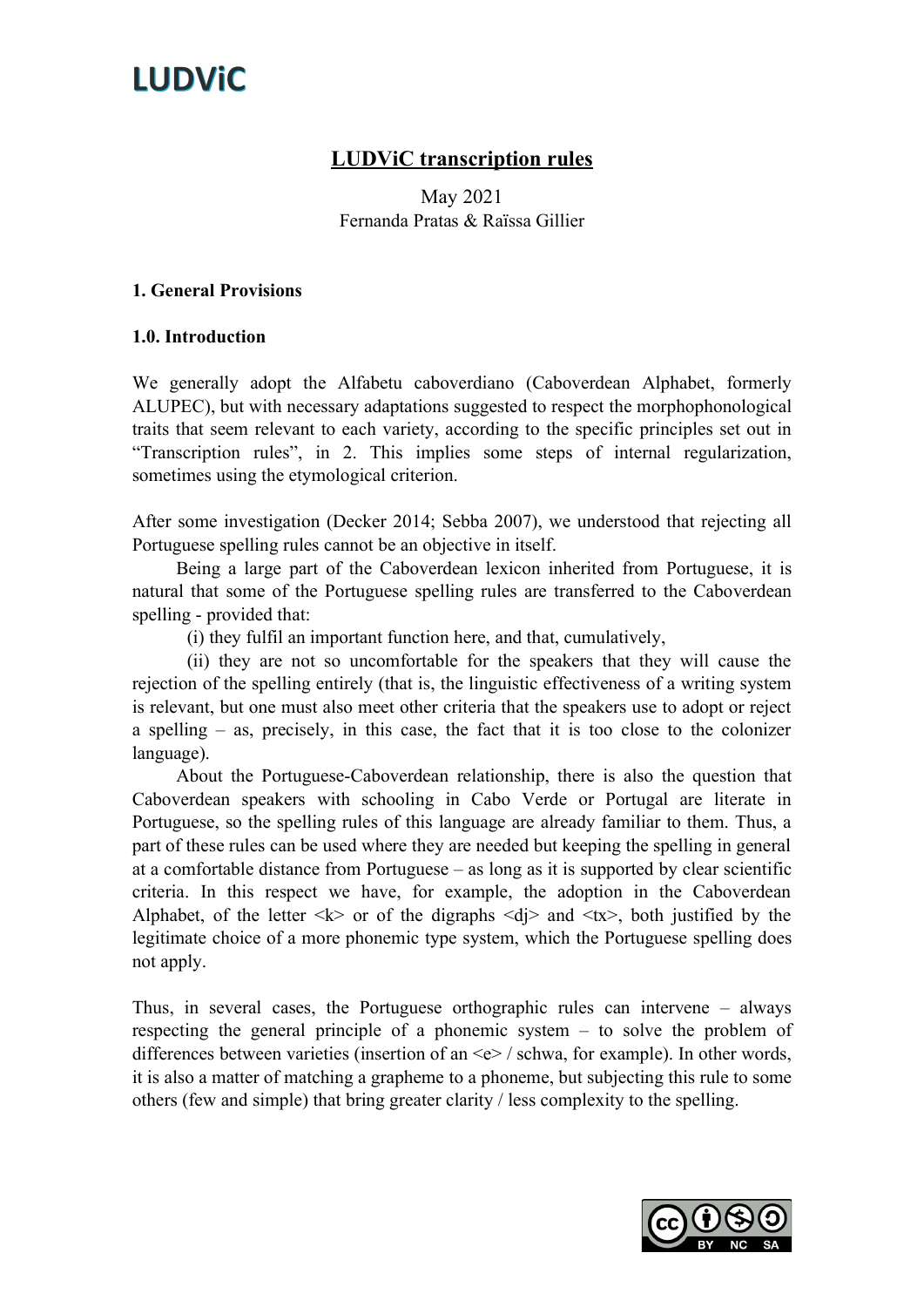### 1.1. Levels of written representation

The oral data of LUDViC has two layers of written representation:

A. orthographic transcription respects the (morpho)phonological variation between varieties, and in some cases within each variety, in order to represent some of the abundant internal phonetic-phonological variation of the language.

This involves assuming some relevant differences in writing, such as having the same lexical item ending in a vowel in the Sotavento varieties and in a consonant in the Barlavento varieties, among others.

(1) Examples:

- sedu / sed ('early') - frazi / fraz ('phrase') - désimu / désim ('tenth') - bilheti / bilhet ('ticket') - dizenhu / dzenh ('drawing')

However, a certain degree of internal regularization is necessary, given that it is not feasible to represent all types of variation. That is, some variants of the same lexical item that occur within the same variety, or even in the speech of the same speaker, are not included in the transcript.

B. lexeme consists of a 'functional' level necessary for the internal structure of the corpus, in order to relate the orthographic variants of the same lexical item to each other.

The linguistic variety selected to represent the lexeme was the Santiago variety because it is the oldest, but also because it is the one best described and with the greatest number of reference documents (grammars, dictionaries, etc.). Thus, we adopted the Dicionário do Crioulo de Santiago (Cabo Verde) (Brüser et al 2002) as a reference for the attribution of lexemes, making the necessary spelling adjustments according to the rules described in 2.2.

It should be noted that the lexeme must not be interpreted as a form corresponding to any standard variety (which does not exist in the language), but as a form that allows grouping all the equivalent variants. In this way, a search using the lexeme trabadja allows to obtain all the variants: trabaiá, trabalha and trabadja.

Examples:

(2)

| São Vicente       | <b>Santiago</b>    |
|-------------------|--------------------|
| trabaiá, trabalha | trabadja, trabalha |
| trabadja          |                    |

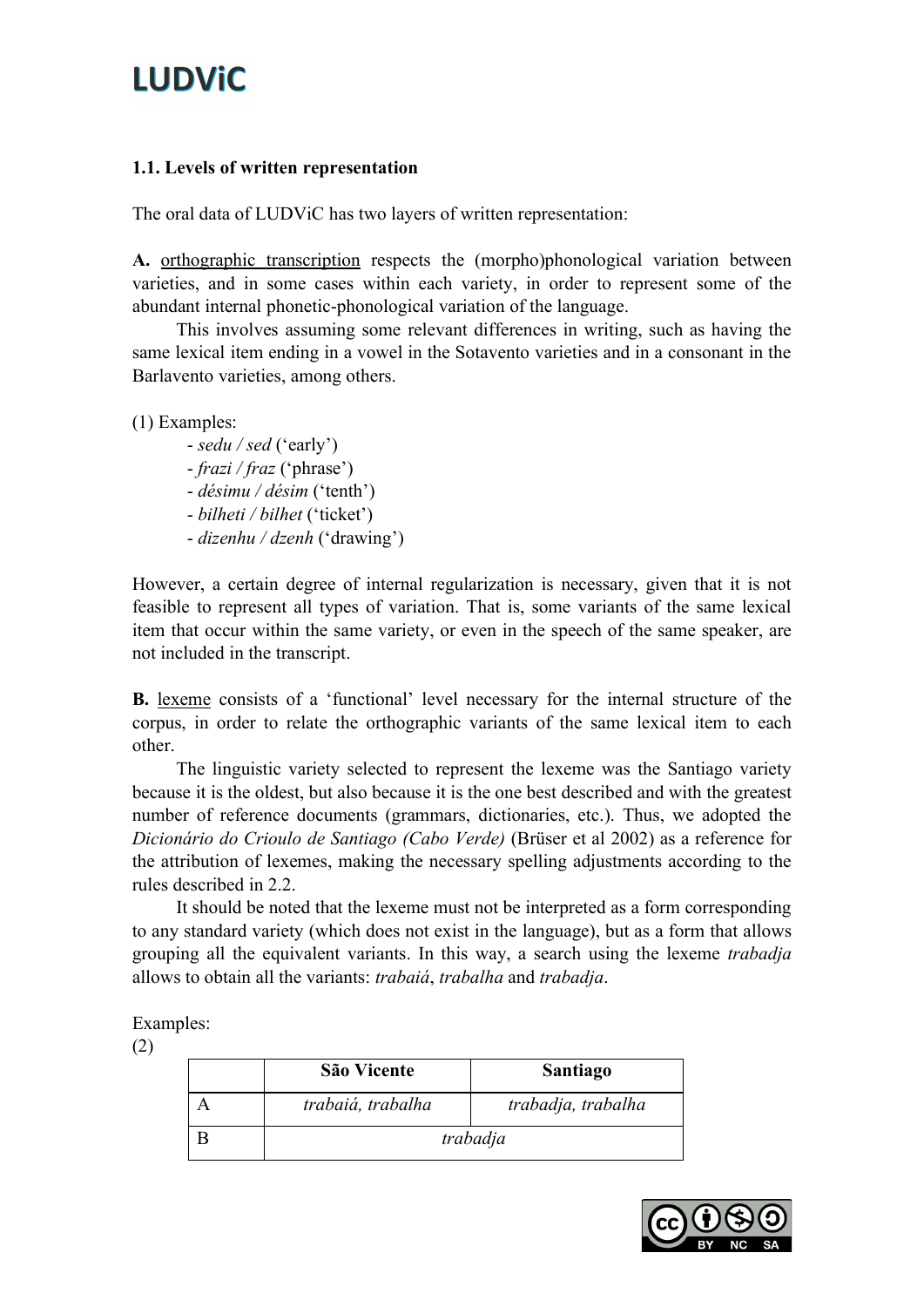### 2. Transcription rules

The simple general rule of respecting the morphophonology of the different varieties as much as possible must be broken down into specific rules for cases that, looking similar at a certain level (phonological, for example), present differences at another level (morphological). These cases are explored in the following subsections.

### 2.1. Word boundary

The boundary between words produced in a row is marked graphically with a space. This implies that certain phonological phenomena are not always respected in the transcription, as we will see below.

### 2.1.1. Deleted vowels

One of the most characteristic and frequent phenomena of orality concerns vowel deletion. In cases where establishing the boundary between contiguous words implies adding a vowel at the end of one word or at the beginning of the next, we do this.

(3) Examples:

- we say nhamigu / nhamig, but transcribe nha amigu / nha amig
- we say pel, but transcribe pa el
- we say *djel*, but transcribe *djá el*
- we say *as*, but transcribe *a es*

Note: we consider that there are deleted vowels only when the beginning or the end of the word effectively depends on the context, as it happens in the cases in (3); that is, in other contexts, the words in bold occur without any type of elision: nha and pa (the contexts in which this can occur and those in which it is prohibited may, in fact, become an interesting object of study).

It should also be noted that the subject clitic here seems to assume what is traditionally understood as the object clitic form – a form that, therefore, does not depend, after all, on any morphological case marking, but only on its leaning to the left.

### 2.1.2. Word contractions

Some vowel deletions are respected in the transcript when it comes to contractions considered to be accepted in the language. It is usually the case with the contraction of two functional items (prepositions, conjunctions, pronouns, etc.) or of a functional item with a lexical item. The sequence of the two words is thus transcribed as a single word.

(4) Examples:

 $-$ **nun** (na un)  $-$  del  $(di$  el) - dundi (di undi)

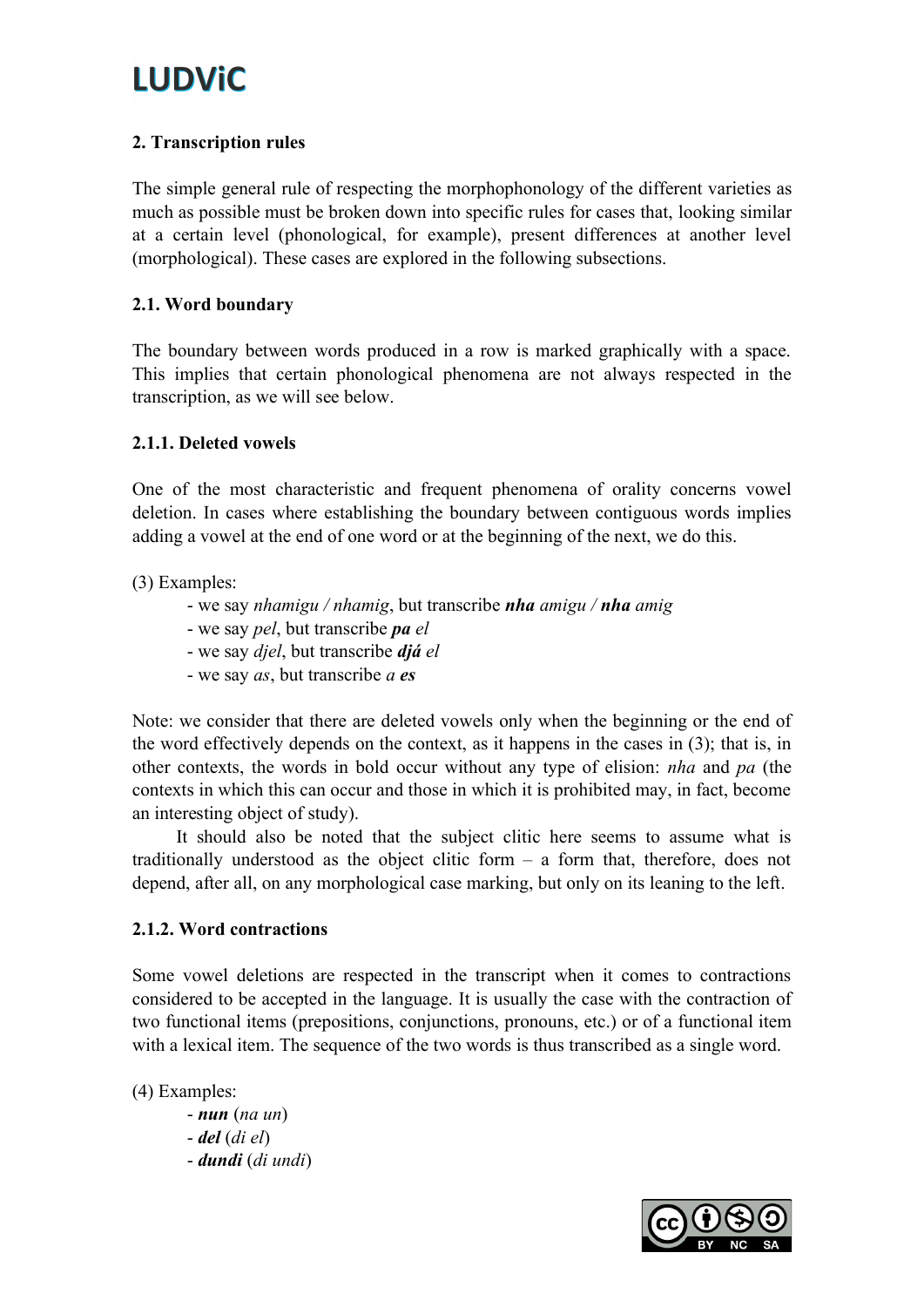# **LUDViC**

Note that the two-word 'fusion' is considered to be a contraction or not depending on the linguistic variety in question. Thus, it is assumed that del is a contraction in the Santiago variety, for example, since it results from the 'fusion' between the preposition di and the pronoun el. However, it does not make sense to consider an equivalent contraction in the variety of São Vicente, since the preposition is always  $d$  in its free form, that is, there is no actual 'fusion' – and in this case we transcribe  $d \, el$ .

### 2.1.3. Object Clitics

The pronominal object clitics are the only case in which we use the hyphen to demarcate them from the word to which they associate to (the verb). With this we make it clear that not only do we have two distinct lexical units here (which justifies the separation between them), but we also have a new phonological word (with consequences, in certain contexts, for changing the word stress) and also specific relationships at the level of syntax.

(5) Example: we say *dam*, or  $d\tilde{a}$ , but transcribe  $da-m$  ('gave me').

### 2.1.4. Subject Clitics

In addition to what was pointed out above (2.1.1.) about the cases in which the subject pronominal form leans to the left (onto words like  $di\hat{a}$ , ma or  $ki$ ) – see examples in (3), with third-person pronominal forms – we also have different productions of the firstperson singular pronoun in other circumstances.

In both varieties, the base form appears to be  $N$ , but we can have  $M$  in certain contexts:

- in cases where the clitic leans to the left, whether they are the ones described in (5) or equivalent to two of those contemplated in (3): we say  $p\tilde{a}$ , but transcribe pa N; we say  $di\tilde{a}$ , but transcribe  $di\tilde{a}$  N

- and in cases where the clitic precedes a bilabial stop  $(\frac{b}{\alpha} \cdot \frac{b}{\alpha})$ : we say *m* bai and  $m$  para, but transcribe  $N$  bai and  $N$  para.

#### 2.1.5. Grammatical expressions

Both varieties have forms from multi-word expressions in Portuguese that in Caboverdean do not seem to have the various intervening words acting individually in a productive way. In these cases, in which it is quite clear that these are grammatical expressions in these varieties, we do not respect the original word boundary in Portuguese.

(6) Examples:

- uki / uk (relative pronoun in uki é ki / uk é k 'what is it')  $- oki / ok$  ('[at] the time that')

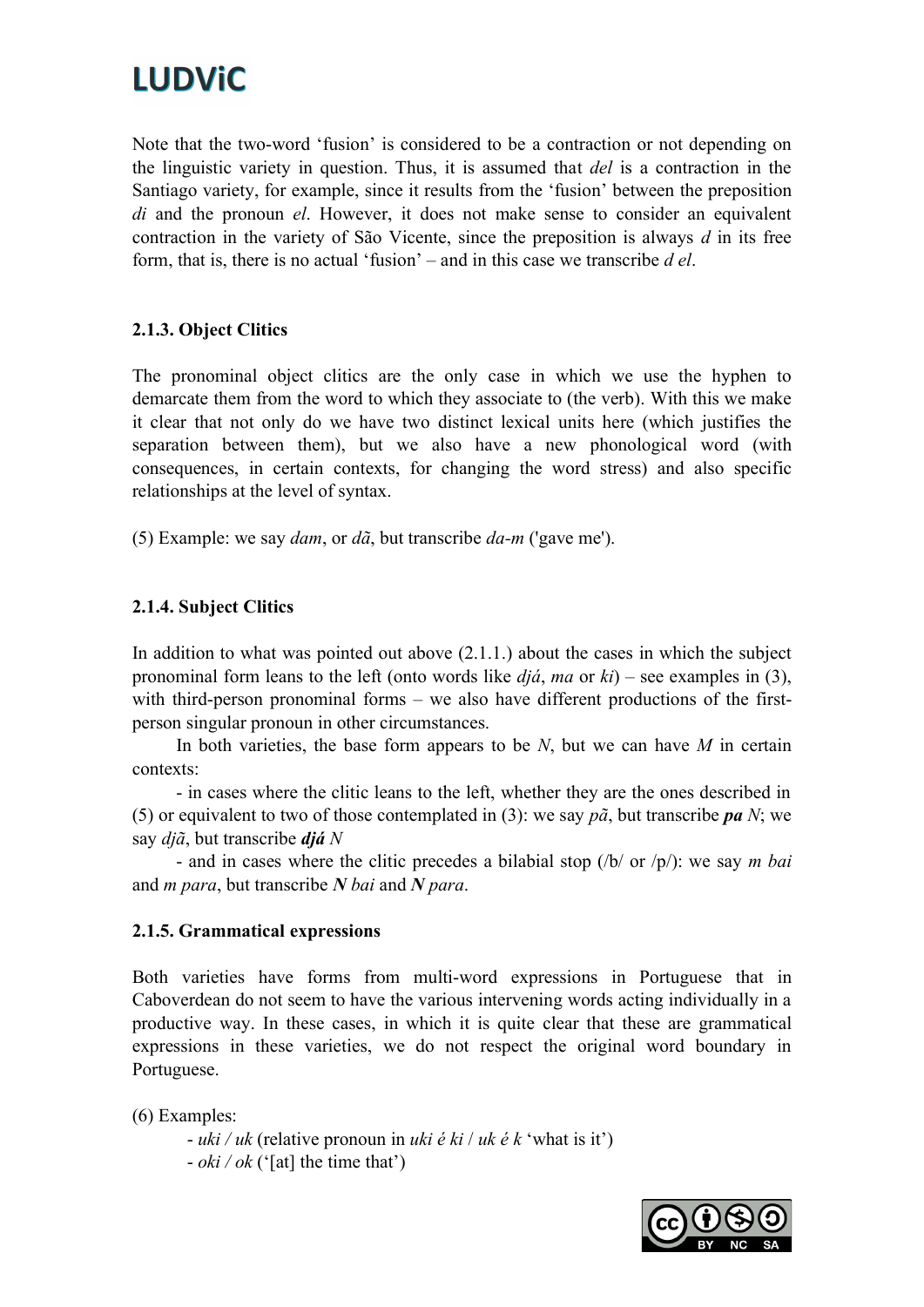

- astanta ('late')
- diazá ('days ago')

### - sikalhar ('maybe')

### 2.2. The fricatives  $[s]$ ,  $[z]$ ,  $[[]$  and  $[s]$

#### 2.2.1.

The alternation between the fricatives [s], [z], [ʃ] and [ʒ], which often results from the phonological context, is not considered. Thus, in the transcription, we choose the letter  $\leq s$  to mark all these occurrences. This decision is due to the fact that, as in other cases, it is not always clear when we have one and when we have the other.

Note: the variant [s] and [z] seems to be more frequent in Santiago, while the alternation between [ʃ] and [ʒ] is typical of São Vicente (also the diachronic reasons for these divergences seem to be a good object of study; for this, these cases will be 'easily' recoverable in the corpus by combining <s> with other sounds that are typically in its neighbourhood, also considering the word boundary).

(7) Examples:

- stá, skuru, sforsa, spanhol (beginning of word)
- diskoteka, nostaljia, transformod (middle of the word)
- mas, kinhentus, ses, nhas, odja-s / oia-s (end of word)

Whenever the absence of any vowel may have implications for the reading of the word, we insert a  $\leq e$  (schwa), in order to favor the principle of correspondence between spelling and pronunciation of the word. Thus, inserting the schwa in *segund* ('second'), for example, guarantees that the  $\leq s$  has the value of [s], as opposed to *sta*, where the  $\leq s$  can be pronounced as [s] or [f]. We use the same strategy in cases of final  $\leq s$ .

(8) Examples:

- sebí ('going up') - semana ('week') - senhor ('sir') - setenta ('seventy')
- dose ('sweet')
- asese ('access')
- xanse ('chance')

### 2.2.2. Internal -sC- sequence

A particular case concerns the internal sequence -sC- of Portuguese, in words such as disciplina, nascer, etc. Despite being infrequent or non-existent in the Sotavento varieties, this phonetic chain seems to be common in some varieties of the Barlavento (at least São Vicente and Santo Antão). This case is an exception to what was described

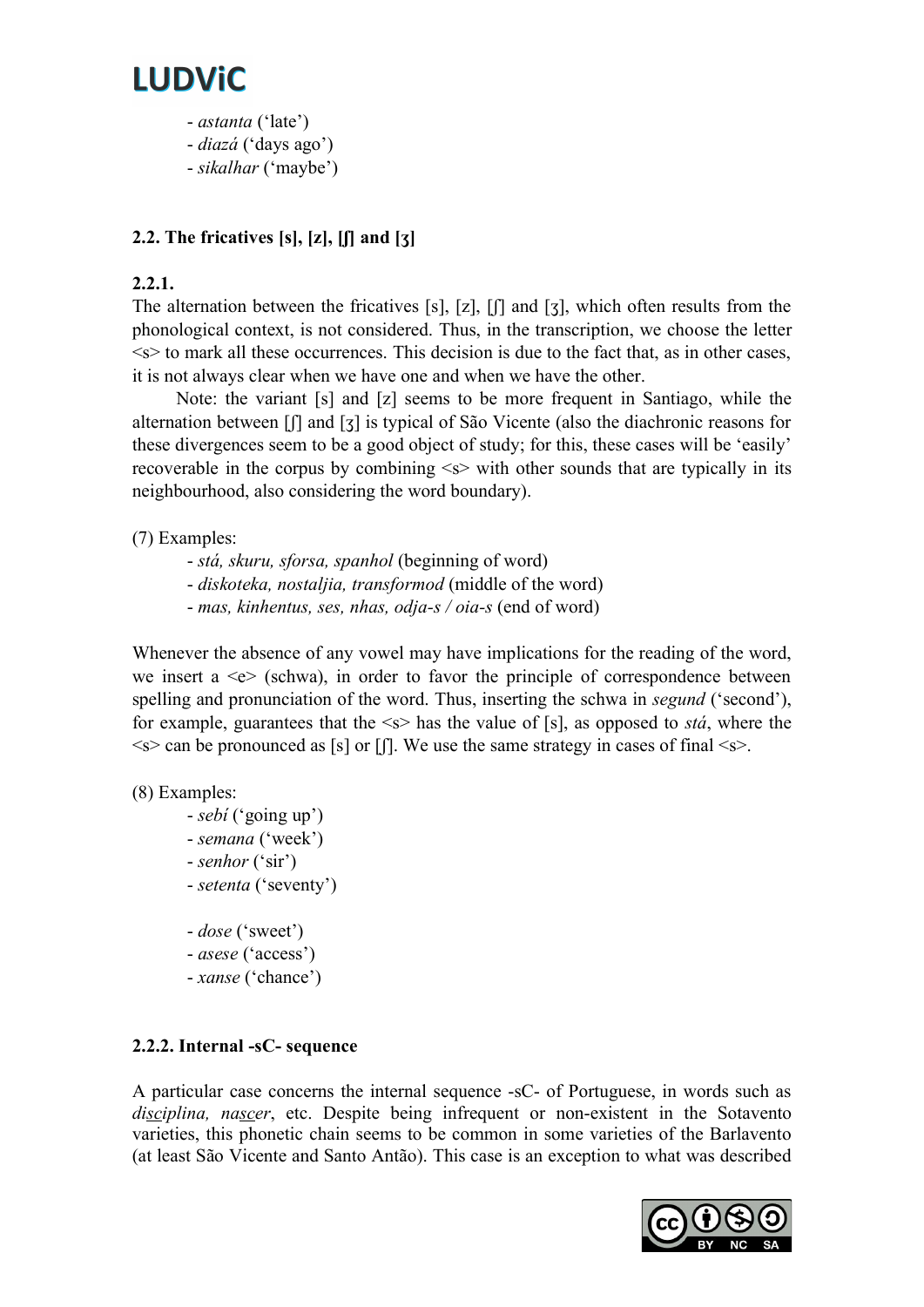### **LUDViC**

in 2.2.1. regarding the non-contemplation of the contextual alternation between fricatives. However, because this is a phonetic phenomenon of potential interest, we represent it in the transcription as -xs-.

(9) Examples:

- naxsê ('be born')
- dixsiplina ('discipline')
- adolexsent ('teenager')
- konxsiênsia ('conscience')
- krexsê ('grow')

### 2.3. Nasality

The nasality of vowels is marked with  $\leq n$  and that of diphthongs with tilde. Note that it is always  $\leq n$  to indicate the nasality of vowels, not  $\leq m$ .

(10) Examples:

- manhan ('morning')  $- n \tilde{a} u$  ('no') - *run* ('rum') (cf. with *rum* 'course/route')  $-axis in ('so')$ - tanben ('too')

In São Vicente, there are syllables at the end of the word, or in monosyllables, which have the nasal consonant [n] as a coda. In this case, to disambiguate, we mark this phenomenon with a final <e>, to make it clear that it is not a syllable ending in a nasal vowel.

(11) Example:

- one ('year'), as opposed to mon ('hand') - *alune* ('student'), as opposed to *algun* ('some')

A specific case concerns 'prenasalized' consonants, in which a nasal consonant seems to constitute the nucleus of a syllable at the beginning of a word and has the phonetic property that its nasality precedes its oral articulation (cf. Lang different definition 2014: 151, according to whom the phenomenon of prenasalization relates to "words that begin with phonetic nexuses consisting of an oral consonant preceded by a homorganic nasal consonant"; our translation). When it comes to words from languages other than Portuguese, we follow the general rule of African languages in which this phenomenon also exists (and Lang's rule in all his works), representing the referred consonant at the beginning of a word, without an initial vowel (12a). When it comes to words inherited from Portuguese, we do not consider this phenomenon, and therefore we represent a previous vowel, usually  $\langle i \rangle$  or  $\langle e \rangle$  (12b).

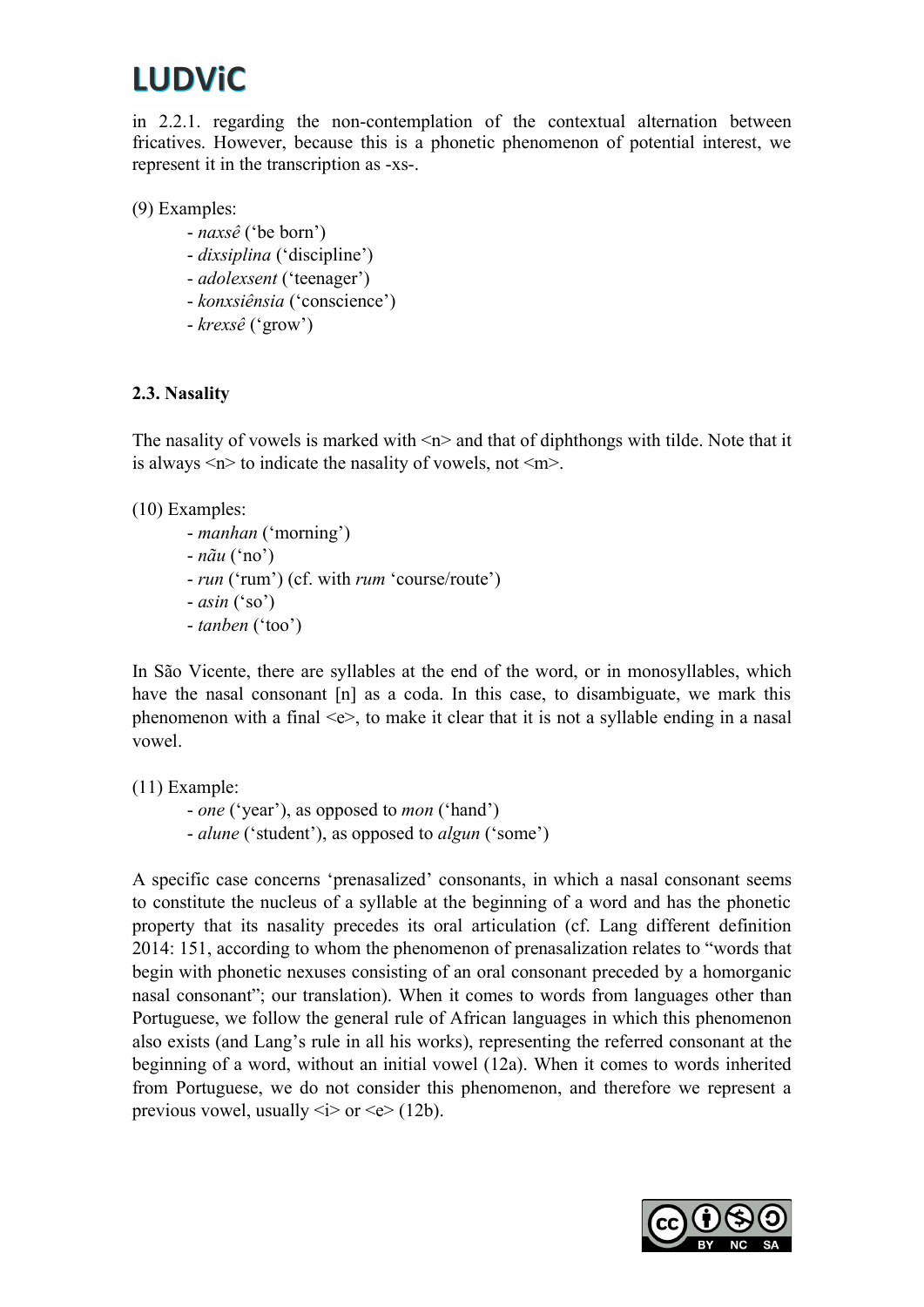(12) Examples:

a. - nbonji ('type of broad bean')

b. - inkontru ('meeting'); enjinheru ('engineer')

### 2.4. Double R

The words whose etymology from Portuguese contains double  $\langle r \rangle$  are also transcribed in Caboverdean with two  $\langle r \rangle$ , regardless of whether they are phonetically produced as  $\lceil$  or  $\lceil$  R]. This rule is justified by the fact that these are two distinct phonemes,  $\lceil$  r/ and /R/, whose orthographic representation is often relevant to differentiate the words.

(13) Examples:

- karu / karru ('expensive' / 'car')  $-kor / korr$  ('color' / 'car')

### 2.5. Accents

For our choice of the graphic accent – acute or circumflex, depending on the opening of the vowel in question – of a phonological word (including here the phonological words formed by verbal + object clitic), we consider the following trends observed: the word stress of the language tends to fall

a. on the penultimate syllable if the word ends in an oral vowel

 b. on the last syllable if the word ends in a consonant, a diphthong or a nasal vowel In other words, considering consonant codas and semivowels as moraic segments, we can say that the word accent falls on the penultimate mora (Pratas & Salanova 2005).

For this reason we decided that we put a graphic accent:

- i. in words that are not in line with this trend
- ii. in words where this consideration is less relevant because:
	- a. they are monosyllables
	- b. they contain a hiatus, which we distinguish from diphthongs

### Lexical words with more than one syllable

1. the word ends in an oral vowel:

- word stress on the penultimate syllable takes no graphic accent, except for hiatuses (14) Examples:

- rotxa ('rock') - padrinhu ('godfather') - sabi ('good') - saída ('exit')

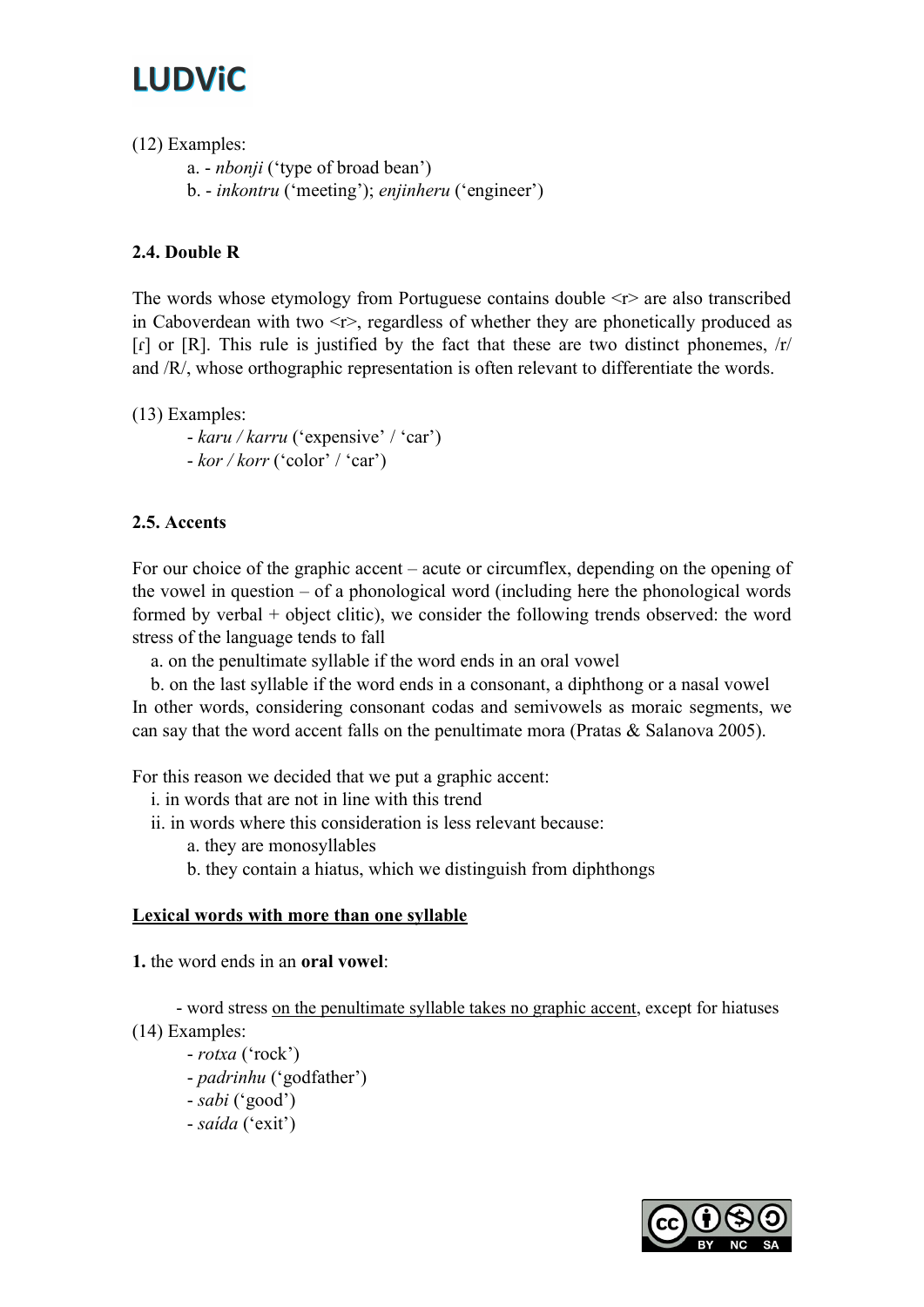- word stress on any other syllable takes the appropriate graphic accent

- (15) Examples:
	- síviku ('civic')
	- klínika ('clinic')
	- prósimu ('next')
	- fazê ('do') (most verbs in São Vicente are stressed on the last syllable)

### 2. the word ends in consonant, diphthong (oral or nasal) or nasal vowel (vowel+n):

- word stress on the last syllable takes no graphic accent, except for hiatuses (16) Examples:

- papel ('paper')
- refrijerant ('soft drink')
- kakau ('cocoa')
- sabon ('soap')
- saúd ('health')
- país ('country')

- word stress on any other syllable takes the appropriate graphic accent

- (17) Examples:
	- konfortável ('comfortable')
	- paizájen ('landscape')
	- infânsia ('childhood')
	- rápid ('fast')
	- intérpreti ('interpreter')

### 3. the word is a monosyllable ending in:

(a) oral vowel - always takes the appropriate graphic accent (18) Examples:

> - djá ('already')  $-km\hat{e}$  ('eat')  $-p$ é ('foot')  $-p\hat{o}$  ('to put')  $-ri$  ('laugh')  $-g\acute{o}$  ('now')

(b) consonant, nasal vowel (vowel  $+n$ ) or oral diphthong – takes no graphic accent (19) Examples:

 $-$  dos ('two')  $- rik$  ('rich')  $- fan('fan')$ - bon ('good') - bai ('to go') - poi ('to put')

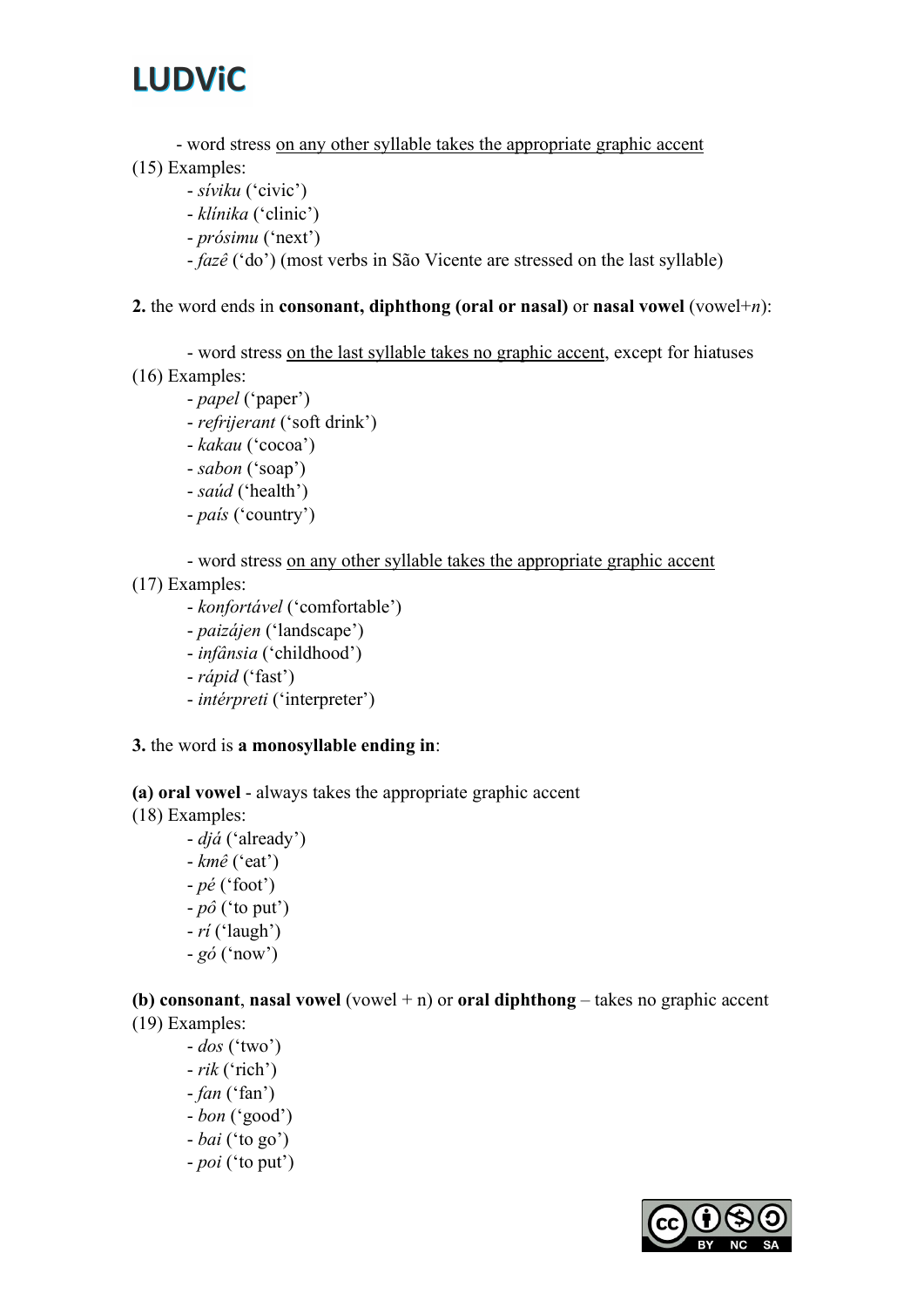(c) nasal diphthong – takes a tilde

(20) Examples:

 $- n \tilde{a} u$  ('no') - mãu ('hand') - pãu ('bread')

Note: verbs with a graphic accent in its infinitive form do not take the accent whenever a clitic pronoun is associated to them.

(21) Examples:  $-l\hat{e}/l\hat{e}$ -l ('read' / 'read it') - ivitá / ivita-s ('avoid' / 'avoid them')

### Functional words

Functional words (temporal morphemes, pronominal forms (except bosê), some monosyllabic connectives, etc.) take no graphic accent.

(22) Examples: ki, na, ses, nos, kes, d, sata, ael, mi, ma ...

The exception to this is when the graphic accent is relevant to disambiguate words.

(23) Examples:

- tá (reduced form of tava, in São Vicente) vs ta

- ká (aspectual marker, 'finish') vs ka (sentential negation)

### 2.6. Syllabic structure

There is a distinction between the syllabic structure of Santiago, typically CVCV, and the one of São Vicente, in which we have what appear to be clusters of consonants that actually correspond to many forms of the corresponding words in European Portuguese (in which the vowels, despite being registered in the spelling, do not seem to be pronounced). Note that this is different from the case of the 'deleted vowels' illustrated in 2.1.1, since in the case here there is never a version in which this potential vowel is pronounced.

This phenomenon has led many works about this variety (Swolkien 2015, among others) to omit these vowels in writing, and that is what we do here as well. However, we have as a reference the Sonority Sequencing Principle regarding some onsets. This principle is based on a sonority scale and stipulates that "the sonority of the segments increases from the left margin to the nucleus and decreases from the nucleus to the right margin" (Selkirk 1984, apud Freitas 2016, among others; our translation). Thus, according to this principle, clusters of consonants are allowed when they are of increasing loudness in attacks and of decreasing loudness in codas.

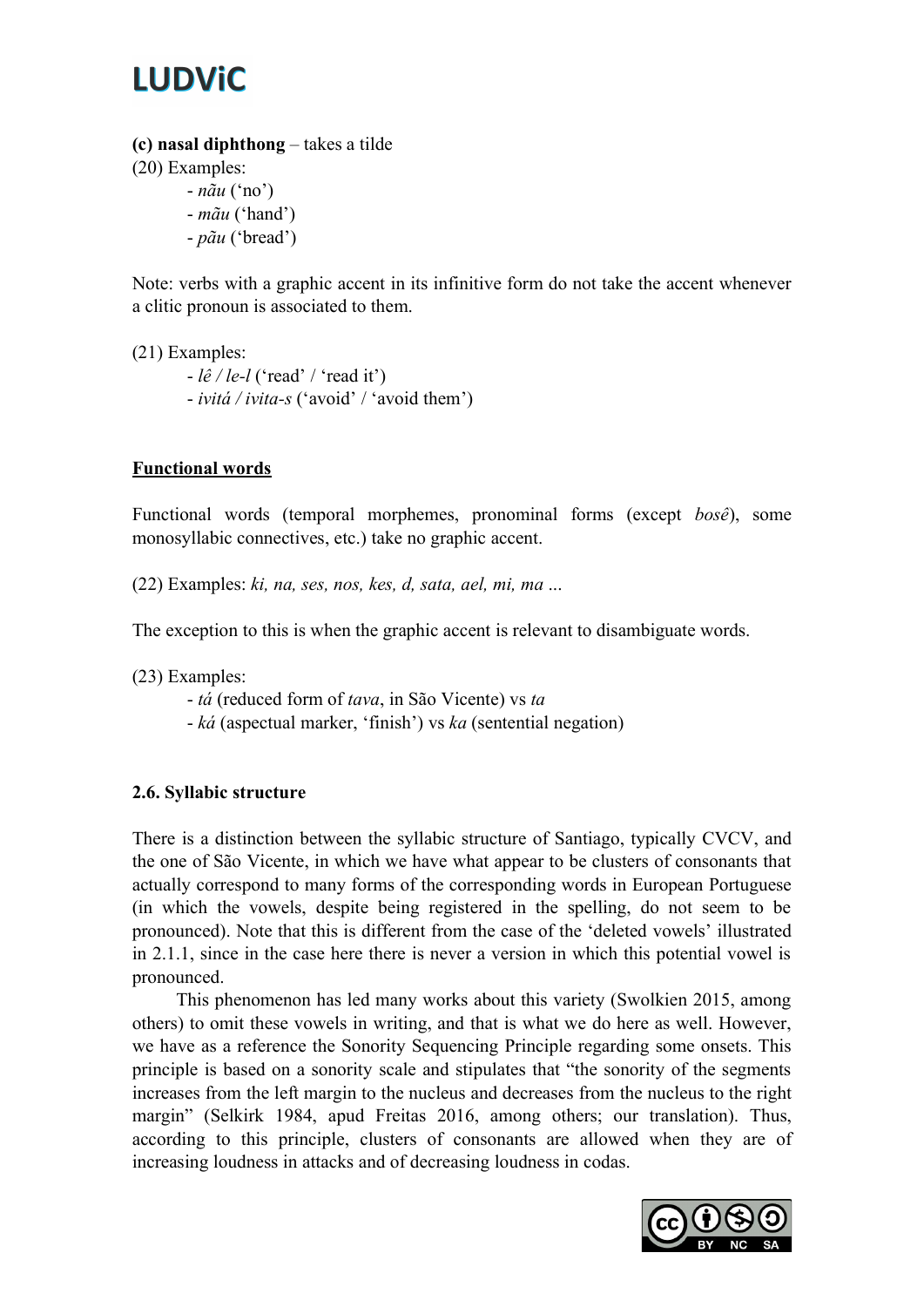Increasing sonority:

```
plosive (p, t, k, b, d, q) < affricate (tf, dz) < fricative (f, v, s, f, z, z) < nasal (m, n, n) <
liquid ( r, l, \Lambda) < semivowel < vowel
```
It should be noted that the universality of this principle is controversial (Parker 2012), and that is why we have here the restrictions imposed by it in the case of onsets – and even so with one exception – but not in the case of codas.

| Beggining of word            | Middle of word                      |
|------------------------------|-------------------------------------|
| $-tm\acute{a}$ ('take')      | - fevrer ('February')               |
| $-dz\hat{e}$ ('say/tell')    | - <i>inkline</i> ('tenant')         |
| - $txm\acute{a}$ ('call')    | - <i>intresá</i> ('interest')       |
| - $km\hat{e}$ ('eat')        | - <i>panflet</i> ('pamphlet')       |
| - kzinha ('kitchen')         | - <i>refrijerant</i> ('soft drink') |
| $- dx \dot{a}$ ('let/leave') | - <i>sinplesment</i> ('simply')     |
| - dzalojod ('homeless')      |                                     |
| - dvagarinh ('slowly')       |                                     |
| $-flis$ ('happy')            |                                     |
| - <i>psoa</i> ('person')     |                                     |
| - <i>platea</i> ('audience') |                                     |
| - trá ('take out')           |                                     |
| $-bzot('you')$               |                                     |

(24) Examples of complex attacks allowed by the Sonority Sequencing Principle:

When certain sequences of consonants in syllabic onsets are not in accordance with the scale of sonority, we insert the vowel  $\leq e$  (schwa) to 'undo' this consonant cluster.

(25) Examples:

- deskonfiá ('suspicious')
- beská ('search')
- $xeg\acute{a}/txeg\acute{a}$  ('arrive')
- enxevalhá ('soil')
- fetografia ('photography')
- medjor ('best')
- vezitá ('visit')

An exception to this are words that contain a syllable onset formed by the sibilant  $\langle s \rangle$ followed by any other consonant. These consonant strings violate the Sonority Sequencing Principle, given that there is no rising sonority in the onset. However, as these are frequent phenomena in Caboverdean, as well as in many other languages, we decided to contemplate this onset in the written form, dispensing the schwa.

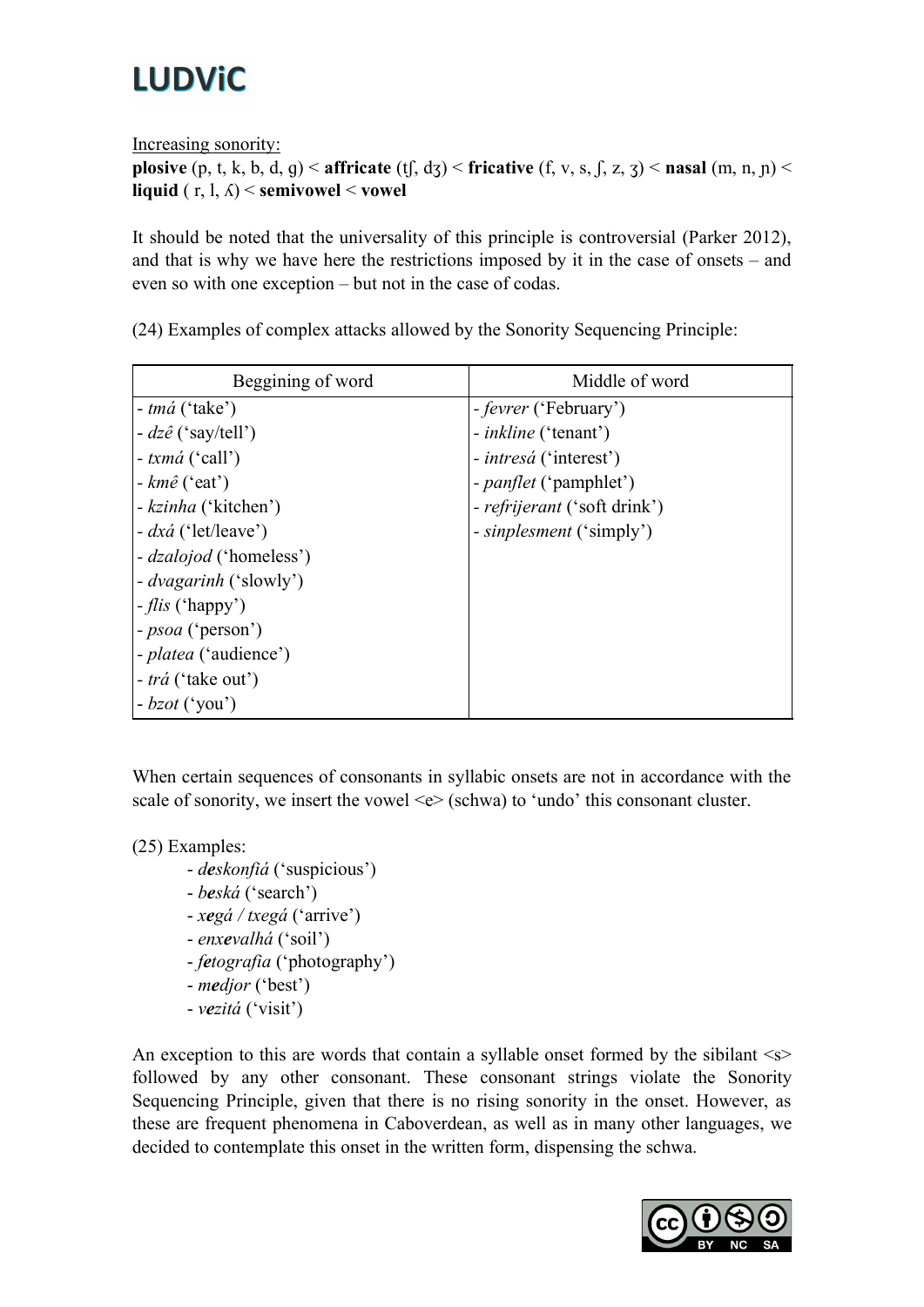# **LUDViC**

(26) Examples:

- stájiu ('stage')
- spadja ('spread')
- sforsa ('make an effort')
- skese ('forget')

In the case of codas, all types of consonant clusters are represented without adding any vowels.

(27) Examples of codas that we find which:

### (a) respect the Sonority Sequencing Principle:

- bonk ('bank') - rapazinh ('little boy') - agost ('August') - desd ('since') - mort ('death') - pasaport ('passport')
- pert ('close')
- test ('test')

(b) do not respect the Sonority Sequencing Principle:

- miads ('mid')
- mesm ('same')
- modern ('modern')
- novenbr ('November')
- nunbr ('number')
- kuatr ('four')
- kanpestr ('rural')
- sentr ('center')
- kontakt ('contact')

The non-representation of non-pronounced vowels applies even in the case of monosyllables, which are thus represented only by a consonant:

(28) Examples:  $d, s, k, \ldots$